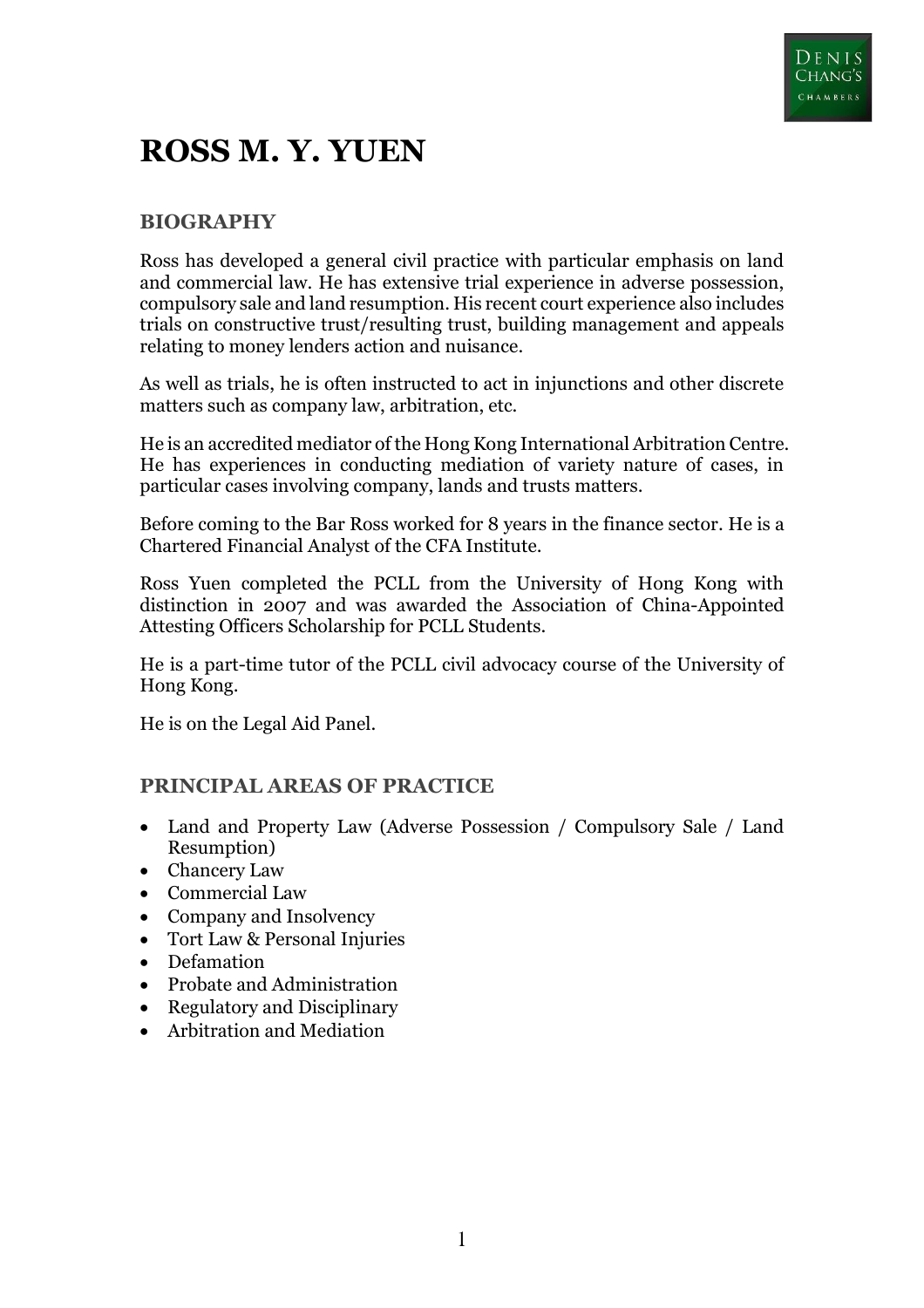

### **EDUCATION**

- PCLL University of Hong Kong (Distinction)
- LLB University of London
- BBA Chinese University of Hong Kong

## **OTHER QUALIFICATION**

Chartered Financial Analyst – The CFA Institute

## **PUBLICATION**

'Minibonds: High or Low Risk?': Hong Kong Lawyer, March 2009

#### **AWARDS**

Association of China-Appointed Attesting Officers Scholarship for PCLL Students 2006-2007

Commendation – Or, Ng & Chan Practical Legal Research and Problem Solving Prize

#### **NOTABLE CASES**

#### Compulsory Sale

*New Dorset Investment Ltd v Chiu Mei Kiu & Ors* [2020] HKLdT 22 (redevelopment of Nos 99 & 101 Des Voeux Road West)

*Kannix Limited & Or v Coreluxe Developments Limited & Ors* [2020] HKLdT 9 (redevelopment of Nos 326-332 Des Voeux Road West and Nos 11A-11D Sai On Lane; the Tribunal accepted that the developer's profit should be maintained at 15% (the higher the %, the lower the land value) despite the recent social movement around the valuation date)

*Wealth Plan Development Limited v Xiu Chuan Limited & Ors* [2019] HKLdT 70 (redevelopment of No 121 King Lam Street Kowloon; the Tribunal maintained the developer's profit at 15% in view of the government initiative to revitalize industrial buildings whereby the subject building has the potential to attain 20% over the usual plot ratio permitted under the outline zoning plan)

*Century Wide Development Ltd v Loong Huber Ho Fung & Ors* [2019] HKLdT 65 (redevelopment of No 1 Ka Shin Street, No 2 Pok Man Street & Nos 39-53 Tai Kok Tsui Road)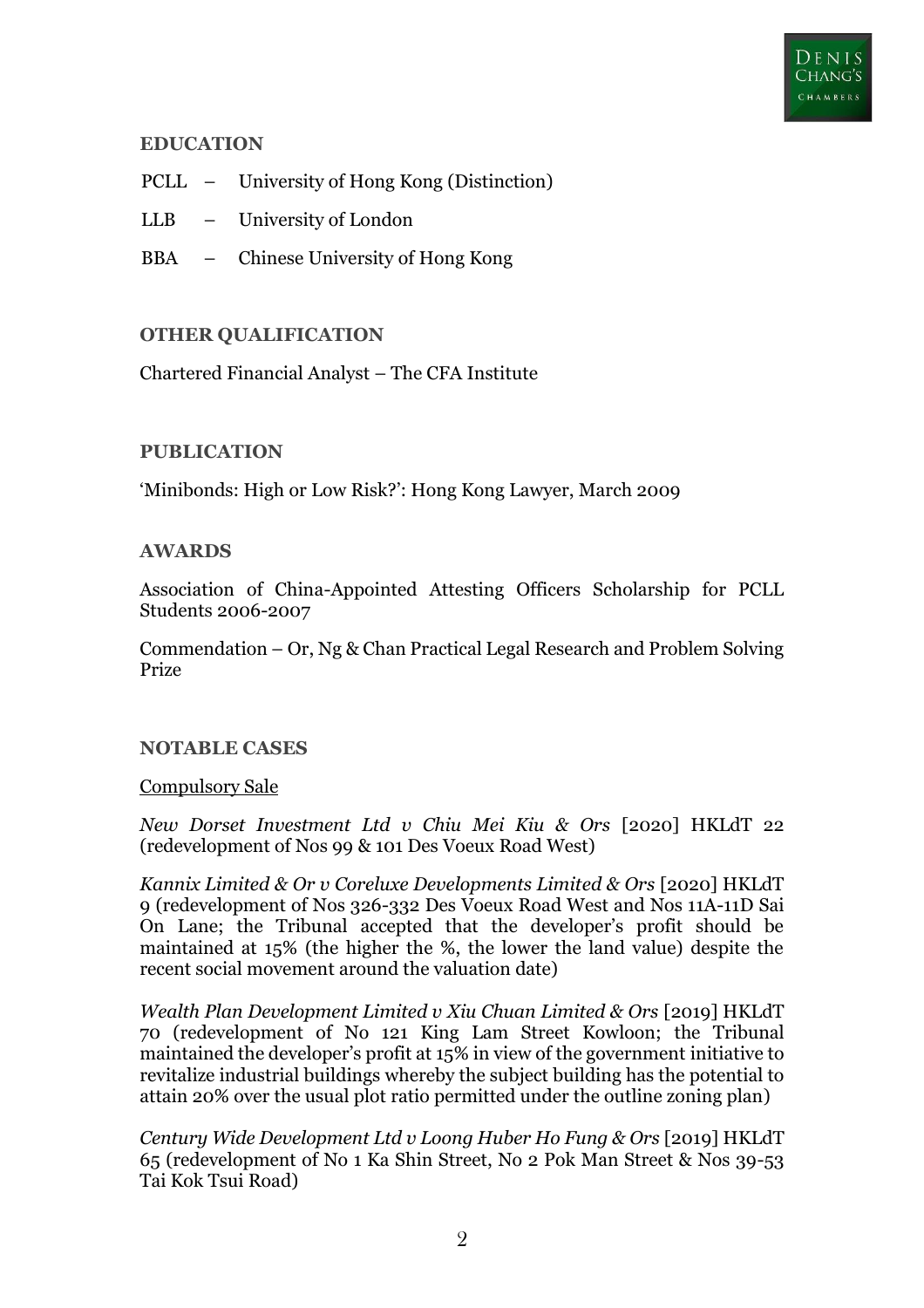

*Asia Charming Ltd v Kar Shing Capital Resources Ltd & Ors* [2018] HKLdT 44 (redevelopment of 4 buildings at Gillies Avenue South and Baker Street)

*Alliance Fame Ltd v Mak Kam To*, LDCS 9000/2015, 4 August 2017 (redevelopment of Nos 222-228 Wan Chai Road)

*Gainfield Investment Ltd v Legend Time Ltd*, LDCS16000/2014, 17 October 2016 (redevelopment at Nos 2A-2F Tak Shing Street)

*Good Faith Properties Ltd v Cibean Development Co Ltd*, LDCS 42000/2011, 31 May 2013 (redevelopment of No. 20 Caine Road)

#### Land Resumption

*Chan Shiu Chong v Director of Lands* [2018] HKLdT 89 (determination of redevelopment value in a case of land resumption)

*Cheng Kwok Kuen v Director of Lands*, LDLR 6/2015, 7 June 2018 (determination of classification of land and optimum development potential)

*Cheung Lin v Director of Lands*, LDLR 1/2015, 24 October 2016

*Au Yeung Ping Ki v Director of Lands*, LDLR 2/2010, 20 June 2012 (assessment of pre-resumption loss of profits, goodwill, etc)

#### Land Law / Adverse Possession

*Monat Investment Ltd v Lau Chi Kan Kenith* [2020] HKCFI 1970 (successfully opposed partially the claim of adverse possession with no order as to costs)

*Tsang Kiu v Fulland International Ltd* [2019] HKDC 676 (successfully opposed partially the claim of adverse possession with costs order against the squatter)

*Chan Mei Lin & Ors v Lee Hong [2018] HKCFI 2441 (successfully opposed the claim of ownership and rights over agricultural land relating to adverse possession, proprietary estoppel, etc; led by Mr. C Y Li, SC)* 

*Tsang Woon Ming v Tsan Hing Tat Heidi*, DCCJ 3791/2016, 19 July 2018 (appeal against refusal to strike out claim based on proprietary estoppel / unjust enrichment)

*Tse's Brothers Co Ltd v Kinghall Development Ltd*, HCA 1341 and 2401/2012, 9 July 2018 (ownership of land based on alleged trust and/or proprietary estoppel)

*Chan Wai Kwok v Lo Chuen Mui*, DCCJ 2057/2014, 23 November 2017 (successfully opposed claim for sole ownership of land based on resulting trust/constructive trust)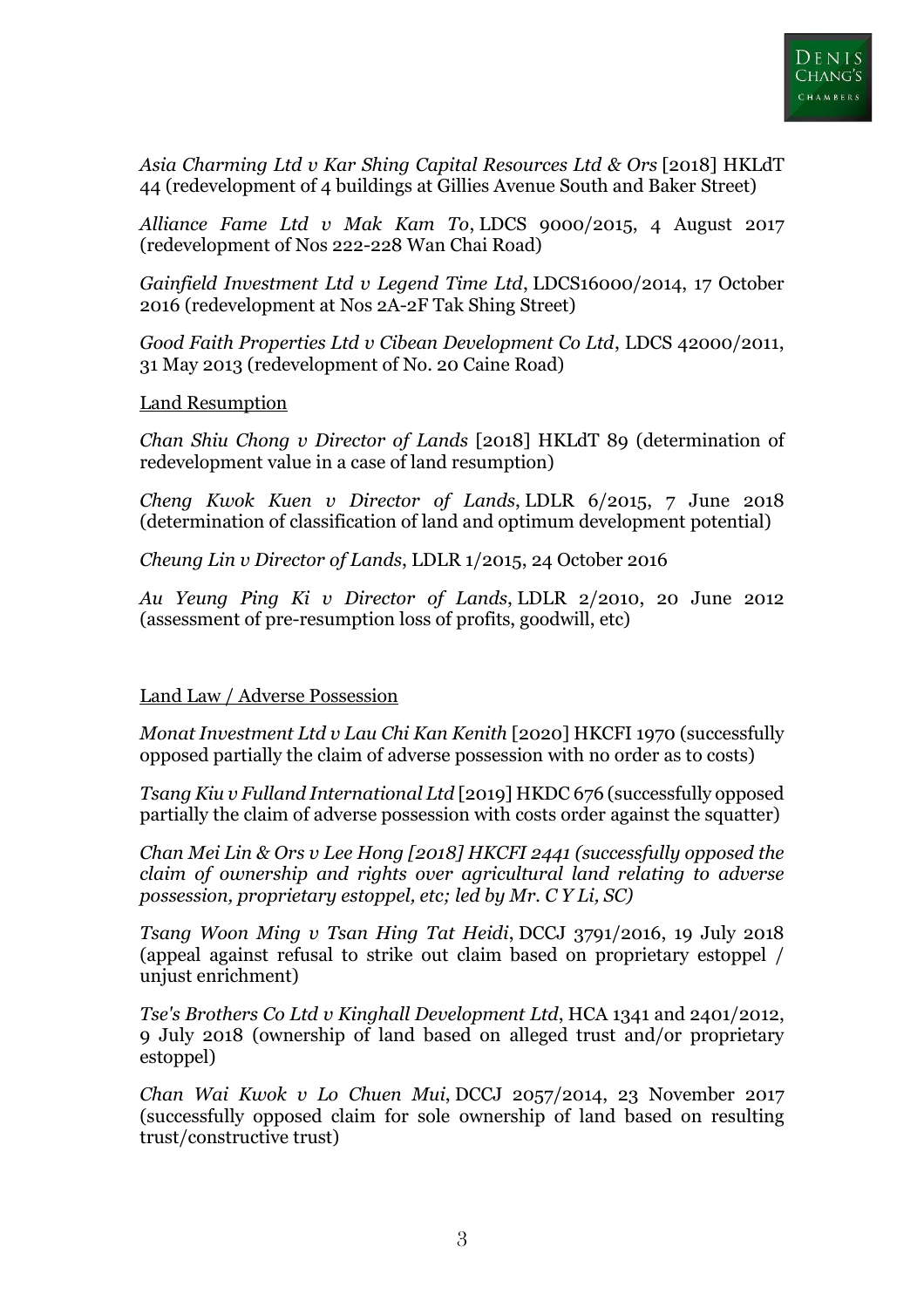

*Yu King Chau v Personal Representatives of the estate of Fong Fu Foon*, HCA 1438/2011, 21 November 2017 (successfully opposed claim for adverse possession of units in multi-storey buildings)

*Incorporated Owners of Fuk Wing Building v Ma Hing Ching*, DCCJ 2356/2015, 17 July 2017 (successfully opposed claim for adverse possession by IO)

*Chan Yan Cheong v Chan Yan Shum*, DCCJ1347/2013, 25 August 2014 (proprietary estoppel)

*Woo Hoi Lun v Lai Yung*, DCCJ 2312/2012, 20 October 2014 (successfully opposed claim for adverse possession of New Territories land)

*Cheng Wing Hei v Chan Yat Kwan*, DCCJ 168/2010, 18 November 2013 (successfully opposed claim for adverse possession of New Territories land)

*Silver Hope Ltd v Chan Kwai Wah Alice* [2013] 1 HKLRD 823 (whether registered charging order took priority over earlier contracts for sale and purchase which were stamped but not registered)

譚海强 *v* 林樹福遺產管理人, HCA2462/2009, 15 May 2013 (successfully opposed claim for adverse possession of New Territories land)

#### **Others**

*Gain Wealth Global Credit & Investment Ltd v Chan Suk Fong* [2020] HKCA 737 (successfully appealed for money lender where the Court of Appeal considered the legal effect of finding of collusion and the definition of interest and principal under the Money Lenders Ordinance Cap. )

*Century Way Investment Limited v Willbert Limited and Or [2019] HKCA 739 (successfully appealed on finding of nuisance of water condensation caused by the operation of server room; led by Mr. C Y Li, SC)* 

*Leung Kwok Hung v Johnson Controls Hong Kong Ltd*, HCCT 56/2017, 28 June 2018 (stay of proceedings for arbitration)

*Brassart Jacqueline Marcelle v R & P International Accounting Affairs Ltd*, HCA 305/2015, 26 May 2017 (entering loan agreement by deceit and induced by fraudulent misrepresentation)

*Cheer Signal Development Ltd v Wong Siu Fan*, HCA780/2015, 26 Oct 2015 (discharged of Mareva injunction)

開聯工業中心業主立案法團 *v* 北豐有限公司, LDBM 95/2013, 24 July 2015 (building management - award of indemnity costs against individual owner)

*Steak Expert Holdings Ltd v Incorporated Owners of Jade Plaza (Tsuen Wan)*, LDBM 171/2013, 25 Feb 2015 (building management)